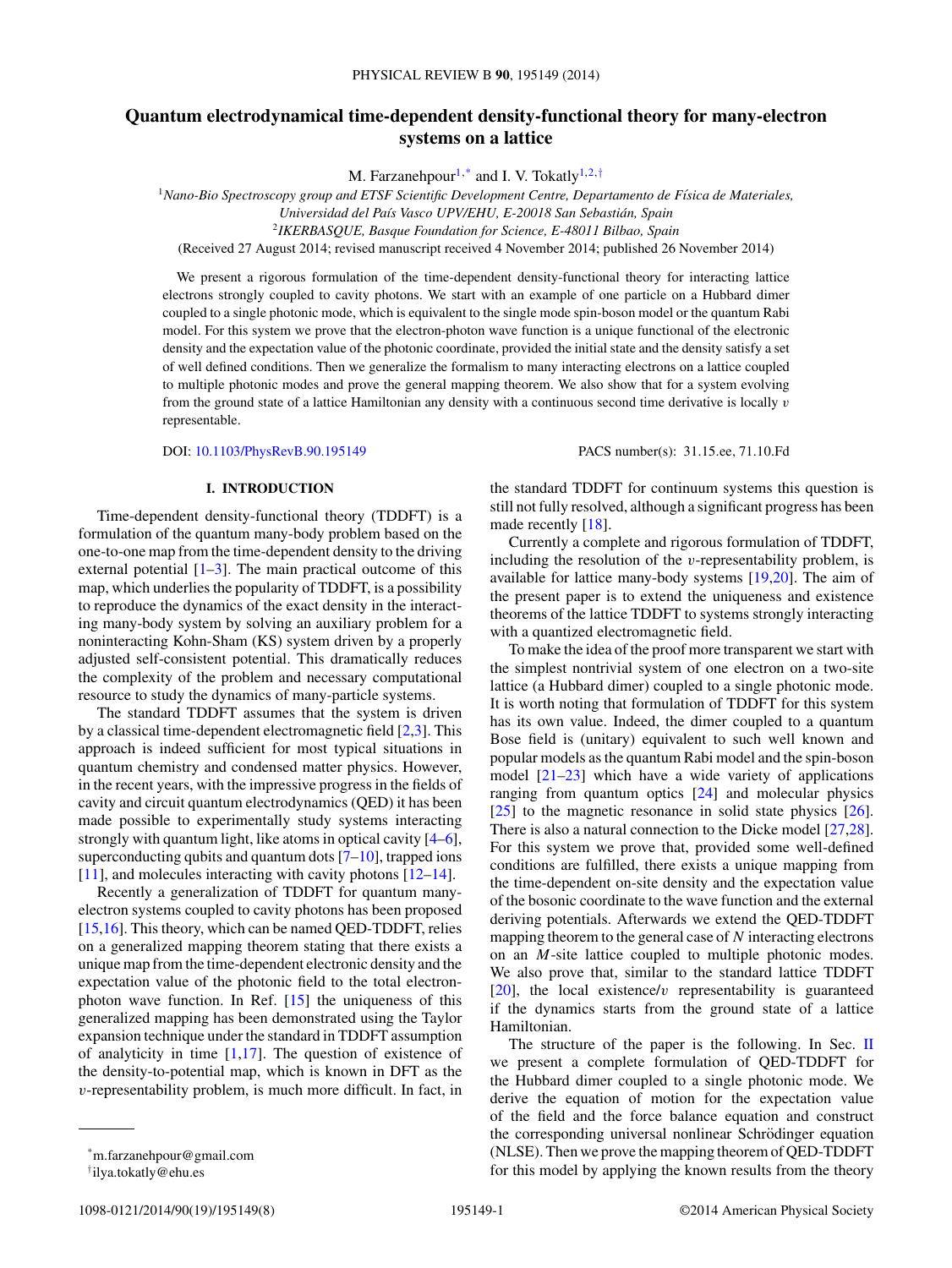<span id="page-1-0"></span>of semilinear partial differential equations (PDE) [\[29,30\]](#page-7-0). In Sec. [III](#page-4-0) we generalize the formalism to the system of many particles on a many-site lattice which is coupled to multiple photonic modes. We derive the corresponding NLSE to the many-body system and then formulate and prove the general existence and uniqueness theorem for the lattice QED-TDDFT. Section [IV](#page-5-0) presents a practically important case of a system evolving from its ground state. The main outcome of this section is the theorem of a local *v* representability for the initial ground state. In the Conclusion we summarize our results.

### **II. QED-TDDFT FOR A HUBBARD DIMER COUPLED TO A SINGLE PHOTONIC MODE**

To make our approach more transparent and clear we consider first a simple system of one quantum particle on a two-site lattice, which is coupled to a single mode photonic field. The state of the system at time *t* is characterized by the electron-photon wave function  $\psi_i(p; t) = \langle i, p | \Psi(t) \rangle$ , where the index  $i = \{1, 2\}$  corresponds to the particle coordinate and takes values on the lattice sites, and the real continuum variable *p* describes the photonic degree of freedom.

In this model the electronic density is coupled to the external on-site potential  $v_i(t)$  which acts on the individual sites, while the photonic subsystem can be driven (excited) independently by an external time-dependent current  $J_{ex}(t)$ . Assuming that the wavelength of the photon field is much larger than the size of the system, we adopt the dipole approximation [\[31\]](#page-7-0). It is convenient to use the length gauge for the photon field. In this case the photon variable  $p$  is associated to the electric field which is coupled to the electron dipole moment [\[15,16\]](#page-7-0). Figure 1 shows a schematic view of a two-site lattice in a quantum cavity.



FIG. 1. Schematic view of a two-site lattice in a cavity. The electron, which can tunnel from one site to the other with the hopping rate  $T$ , experiences the on-site potential  $v_i(t)$  specific to that site. The photonic field in the cavity is driven by a time-dependent external current  $J_{\text{ex}}(t)$ . The wavelength of the electromagnetic field  $2\pi/\omega$  is proportional to the cavity size and assumed to be much larger than the lattice size, so that we can adopt the dipole approximation for the electron-photon interaction.

The following time-dependent Schrödinger equation governs the time evolution of the electron-photon wave function  $\psi_i(p;t)$  from a given initial state  $\psi_i(p,t_0)$ 

$$
i\partial_t \psi_1(p;t) = -T\psi_2(p;t)
$$
  
+ 
$$
\left(\frac{-\partial_p^2}{2} + \frac{\omega^2 p^2}{2} + J_{\text{ex}}(t)p + \lambda p + v_1(t)\right)
$$
  
× 
$$
\psi_1(p;t),
$$
 (1a)

$$
i\partial_t \psi_2(p;t) = -T\psi_1(p;t)
$$
  
+ 
$$
\left(\frac{-\partial_p^2}{2} + \frac{\omega^2 p^2}{2} + J_{ex}(t)p - \lambda p + v_2(t)\right)
$$
  
 
$$
\times \psi_2(p;t), \qquad (1b)
$$

where the real coefficient *T* corresponds to the rate of hopping from one site to the other, *ω* is the frequency of the photon mode, and  $\lambda$  is the electron-photon coupling constant (see Fig. 1).

Formally Eqs. (1) describe a driven two-level system coupled to a quantum harmonic oscillator. Because of the gauge invariance the physics is not changed if we add to the potential a global time-dependent constant. Therefore without loss of generality we can adopt the gauge condition  $v_1 + v_2 = 0$  and define the on-site potential as follows:  $v(t) =$  $v_1(t) = -v_2(t)$ . With this definition the Hamiltonian in Eq. (1) takes to form

$$
\hat{H}(t) = -T\hat{\sigma}_x + v(t)\hat{\sigma}_z + \lambda p \hat{\sigma}_z - \frac{\partial_p^2}{2} + \frac{\omega^2 p^2}{2} + J_{\text{ex}}(t)p. \tag{2}
$$

 $\hat{\sigma}_x$  and  $\hat{\sigma}_z$  are the Pauli matrices, and a 2×2 unit matrix is assumed in the last three terms. The first two terms in Eq. (2) correspond to a two-level system (spin 1*/*2), while the last three terms describe a driven harmonic oscillator. Finally the third term in Eq. (2) is a linear coupling between the discrete and continuous variables. It is now clear the Eq.  $(1)$  is equivalent to the Schrödinger equation for the Rabi model or single mode spin-boson model [\[21–23\]](#page-7-0). Therefore, the subsequent discussion and all results of this section are directly applicable to these models. We also note that a detailed derivation of Hamiltonian Eq. (2) for a nonrelativistic system in a cavity can be found in Ref. [\[16\]](#page-7-0) (see Appendix E).

Let us now turn to the formulation of QED-TDDFT. In general all DFT-like approaches assume that the state of the system is uniquely determined by a small set of basic observables, such as the density in TDDFT, the current in TDCDFT. Below we prove a theorem which generalizes the lattice TDDFT of Ref. [\[20\]](#page-7-0) to the system coupled to a quantum oscillatoric degree of freedom as defined in Eq. (1). Namely, we will prove that, provided some well defined conditions are fulfilled, the electron-photon wave function  $\Psi(t)$  is uniquely determined by the on-site density  $n_i$  and the expectation value of the photonic coordinate  $P = \langle p \rangle$ .

In our formulation we follow the NLSE approach to TDDFT [\[19,20,32–34\]](#page-7-0) and adopt the same general logic as in Ref. [\[20\]](#page-7-0). We start with defining the basic observables for our two-site model. The first basic variable is the on-site density  $n_i$ —the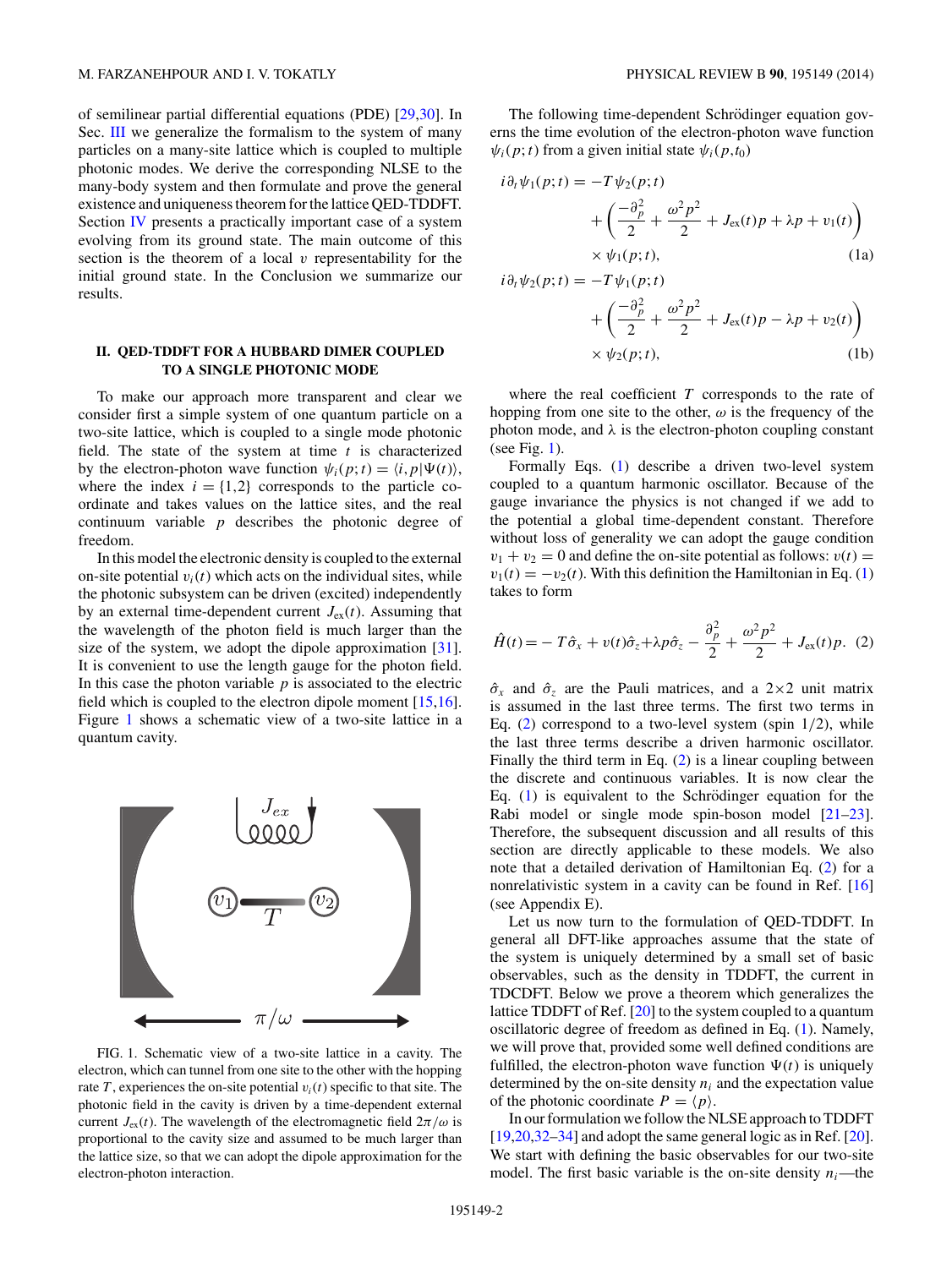<span id="page-2-0"></span>number of particles on the site *i*,

$$
n_i(t) = \int dp |\psi_i(p;t)|^2.
$$
 (3)

For the electron-photon system the second, photon-related variable is required. The most natural choice [\[15,16\]](#page-7-0) is the expectation value *P* of the photonic coordinate *p*

$$
P = \int dp(|\psi_1(p;t)|^2 + |\psi_2(p;t)|^2)p.
$$
 (4)

The next step is to find the equations which relate the basic observables, the density  $n_i$  and the field average  $P$ , to the external potentials, the on-site potential  $v_i$  and the external current *J*ex. Therefore we proceed to deriving the equations of motion for the two fundamental variables.

In order to derive the relevant equation of motion for  $n_i$ we calculate the time derivative of  $(3)$  and then substitute the derivatives of the wave function from the Schrödinger equation [\(1\)](#page-1-0). The result takes the following form:

$$
\dot{n}_1(t) = -2 \operatorname{Im}[T \rho_{12}(t)],\tag{5}
$$

where  $\dot{n} = \partial_t n$ , and  $\rho_{12}(t)$  is the density matrix,

$$
\rho_{12} = \int \rho_{12}(p;t) dp = \int \psi_1^*(p;t) \psi_2(p;t) dp. \tag{6}
$$

The conservation of the particles dictates that the change in the density in one site is equal to minus the change in the other site  $n_2 = 2 \text{Im} T \rho_{12}$ . Obviously, Eq. (5) is a lattice version of the continuity equation for site 1. Since in the left-hand side of Eq. (5) we have the time derivative of the on-site density, the right-hand side should be identified with a current flowing along the link connecting the two sites

$$
J_{12}(t) = 2 \operatorname{Im}[T \rho_{12}(t)]. \tag{7}
$$

Differentiating the continuity equation (5) with respect to time and replacing the derivative of the wave function from the Schrödinger equation we get an equation which connects the on-site density  $n_i$  to the on-site potential  $v_i$ 

$$
\ddot{n}_1(t) = -2T \bigg( \text{Re}[\rho_{12}](v_1(t) - v_2(t)) + T(n_1 - n_2) + 2\lambda \int \text{Re}[\rho_{12}(p)] p \, dp \bigg). \tag{8}
$$

Physically this equation can be interpreted as the (discrete) divergence of the force balance equation for the two-site model [\[20\]](#page-7-0).

A special role of Eq. (8) for TDDFT follows from the fact that it explicitly relates the potential disbalance  $v_1(t)$  –  $v_2(t)$  to the density  $n_i(t)$  and its derivatives. Like before, the conservation of the particle imposes  $\ddot{n}_2 = -\ddot{n}_1$ . Hence the force balance equation for  $n_2(t)$  is obtained from Eq. (8) by changing the sign in the right hand side.

It is worth noting that the coefficient of the potential disbalance,  $v_1(t) - v_2(t)$ , in the force balance equation (8) is the kinetic energy  $k_{12} = 2T \text{Re}[\rho_{12}]$ ; therefore for the current  $J_{12}$  and kinetic energy  $k_{12}$  we have

$$
K_{12} + i J_{12} = 2T \rho_{12}.
$$
 (9)

Importantly, Eq. (8) contains only the potential disbalance  $v_1 - v_2$  which reflects the well known gauge redundancy of TDDFT. For a given density the force balance equation fixes the on-site potential up to a constant. In order to resolve this issue we fix the gauge by considering on-site potentials which sum up to zero  $v_1 = -v_2 = v$ . This can be interpreted as a switching from the whole two-dimensional space of all allowed potentials to the one-dimensional space of equivalence classes for physically distinct potentials.

Next, we need to derive a similar equation for *P*. So we differentiate (4) with respect to *t* and simplify the right hand side using the Schrödinger equation  $(1)$  $(1)$  and the result is as follows:

$$
\dot{P} = \text{Im}\left[\int (\psi_1^* \partial_p \psi_1 + \psi_2^* \partial_p \psi_2) dp\right].
$$
 (10)

For brevity we suppressed the explicit *p* and *t* dependence of the wave function.

By differentiating Eq. (10) with respect to time and again substituting the time derivatives from the Schrödinger equation [\(1\)](#page-1-0) we get an equation which relates  $J_{ex}$  to  $P$ ,  $\ddot{P}$ , and  $n_i$ 

$$
\ddot{P} = -\omega^2 P - \lambda (n_1 - n_2) - J_{\text{ex}}(t). \tag{11}
$$

This equation is, in fact, the inhomogeneous Maxwell equation projected on the single photon mode [\[16\]](#page-7-0).

In the next subsection we will use the force balance equation  $(8)$  and equation of motion  $(11)$  to analyze the existence of a TDDFT-like theory for a two-site lattice coupled to a photonic field.

# **Statement of the mathematical problem and the basic existence theorem**

The standard TDDFT is based on the existence a one-toone map between the time-dependent density and the external potential. In the case of the electron-photon system the map is slightly different. Here the two basic observables, the on-site density  $n_i$  and the expectation value of the field  $P$ , are mapped to the two external fields, the on-site potential  $v(t)$  and the external current  $J_{\rm ex}(t)$ .

Equations  $(1)$ ,  $(3)$ , and  $(4)$  uniquely determine the instantaneous wave function  $\Psi(t)$ , the on-site density  $n_i$ , and the field average *P* as functionals of the initial state  $\Psi_0$ , the on-site potential  $v(t)$ , and the external current  $J_{ex}(t)$ . This defines a unique "direct" map  $\{\Psi_0, v, J_{ext}\} \rightarrow \{\Psi, n, P\}$ that is related to the standard direct quantum mechanical problem—reconstruction of the wave function  $\Psi(t)$  from the initial data and the external potentials.

The TDDFT formalism for this problem relies on the existence of a unique map from the density *n*, the field average *P* and  $\Psi_0$  to the potential *v*, the external current  $J_{ext}$ , and the wave function  $\Psi$ . In other words, TDDFT assumes the existence of a unique solution to the "inverse" problem of reconstructing the state  $\Psi(t)$  and the potentials from the given observables and the initial data. In the following we will refer to the corresponding map  $\{\Psi_0, n, P\} \rightarrow {\{\Psi, v, J_{\text{ext}}\}}$  as the "inverse" map" to indicate that it is related to the above inverse problem. To prove the inverse map we follow the NLSE approach to TDDFT-type theories [\[19,20,32–34\]](#page-7-0).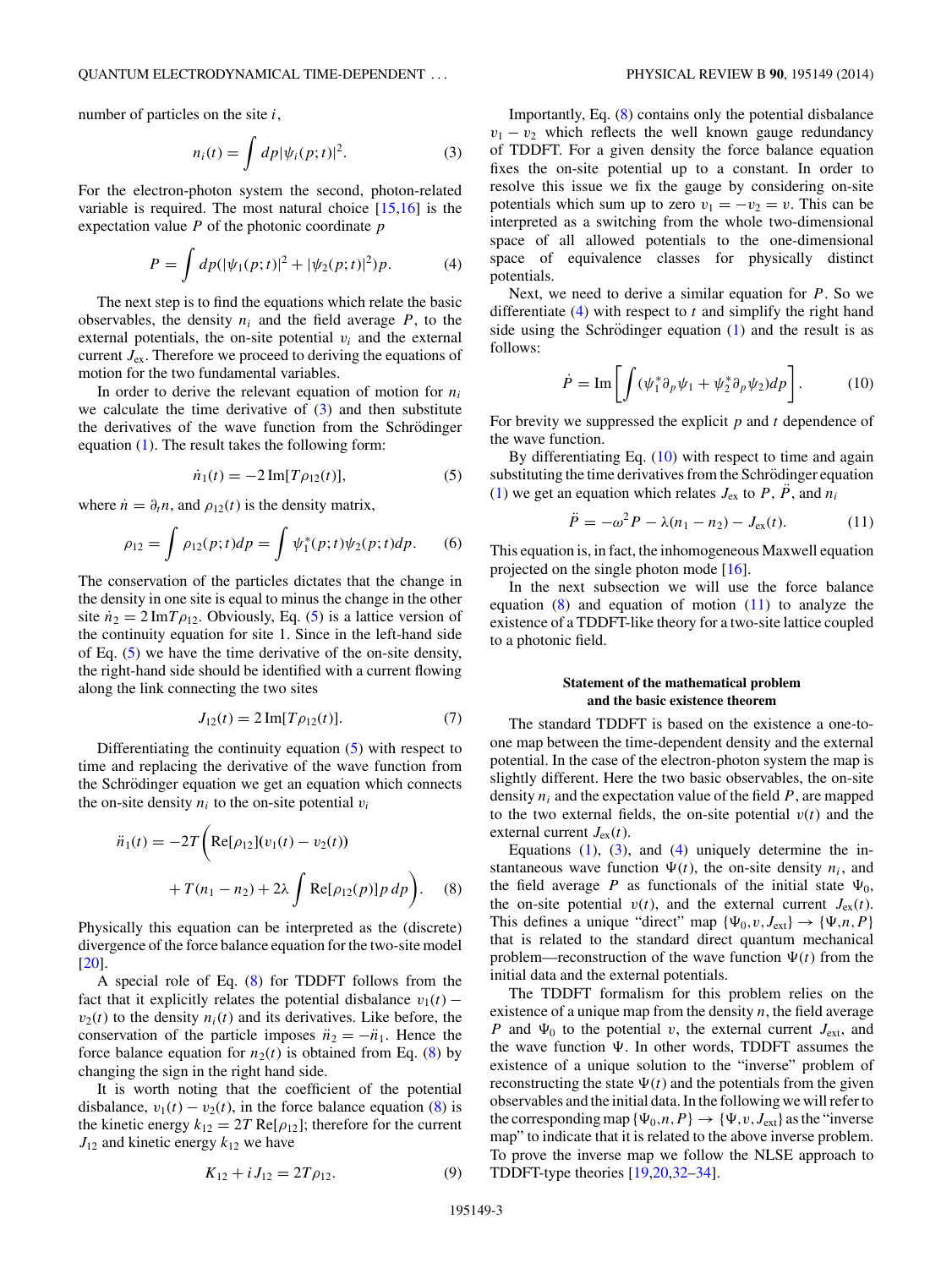<span id="page-3-0"></span>Assuming  $n_i(t)$  and  $P(t)$  are given functions of time, we express  $v$  and  $J_{ex}$  from the equations [\(8\)](#page-2-0) and [\(11\)](#page-2-0) as follows:

$$
v = -\frac{\ddot{n}_1 + 2T^2(n_1 - n_2) + 4T\lambda \int \text{Re}[\rho_{12}(p)] p \, dp}{4T \text{Re}[\rho_{12}]}, \quad (12)
$$

$$
J_{\rm ex} = -\ddot{P} - \omega^2 P - \lambda (n_1 - n_2), \qquad (13)
$$

where we assumed that  $Re[\rho_{12}] \neq 0$ .

We note that at any time, including the initial time  $t = t_0$ , the given density has to be consistent with the wave function. At  $t = t_0$  this means that the right hand sides of Eq. [\(3\)](#page-2-0) evaluated at the initial wave function  $\Psi_0$  have to be equal to  $n_i(t_0)$  in the left hand side. The same follows for the first derivative of the density  $\dot{n}_i$  and the field average  $P$  and its first derivative *P*. All of them should be consistent with the initial state  $\Psi_0$ through Eqs.  $(5)$ ,  $(4)$ , and  $(10)$ , respectively. The consistency conditions which should be fulfilled are the following:

$$
n_i(t_0) = \int dp |\psi_i(p; t_0)|^2,
$$
 (14a)

$$
\dot{n}_1(t_0) = -2 \operatorname{Im}[T \rho_{12}(t_0)],\tag{14b}
$$

$$
P(t_0) = \int dp \ p(|\psi_1(p; t_0)|^2 + |\psi_2(p; t_0)|^2), \quad (14c)
$$

$$
\dot{P}(t_0) = \text{Im}\bigg[\int dp(\psi_1^*(p;t_0)\partial_p\psi_1(p;t_0) + \psi_2^*(p;t_0)\partial_p\psi_2(p;t_0))\bigg].
$$
\n(14d)

The on-site potential  $v$  of Eq.  $(12)$  and the external current  $J_{\rm ex}$  of Eq. (13) can be substituted as functionals of *n*, *P*, and  $\Psi$  into the Schrödinger equation ([1\)](#page-1-0). The result is a universal NLSE in which the Hamiltonian is a function of the instantaneous wave function and the (given) basic variables

$$
i\partial_t \Psi(t) = H[n, P, \Psi]\Psi(t). \tag{15}
$$

Now the question of existence of a unique QED-TDDFT map  $\{\Psi_0, n_i, P\} \rightarrow \{\Psi, v, J_{ext}\}$  can be formulated mathematically as the problem of existence of a unique solution to NLSE (15) with given  $n_i(t)$ ,  $P(t)$ , and  $\Psi_0$ .

*Theorem 1. (Existence of QED-TDDFT for a Hubbard dimer coupled to a photonic mode.)* Assume that the onsite density  $n_i(t)$  is a positive, continuous function of time, which has a continuous second derivative and adds up to unity,  $n_1(t) + n_2(t) = 1$ . Consider  $P(t)$  which is a continuous function of time with a continuous second derivative. Let  $\Omega$  be a subset of the Hilbert space where  $Re[\rho_{12}] \neq 0$ . If the initial state  $\Psi_0 \in \Omega$ , and the consistency conditions of Eqs. (14) hold true, then:

 $(i)$  There is an interval around  $t_0$  in which NLSE (15) has a unique solution and, therefore, there exists a unique map  $\{\Psi_0, n_i, P\} \to \{\Psi, v, J_{ext}\}.$ 

(*ii*) The solutions (i.e., the QED-TDDFT map) are not global in time if at some  $t^* > t_0$  the boundary of  $\Omega$  is reached.

*Proof.* By the condition of the theorem  $\Psi_0 \in \Omega$  where  $\text{Re}[\rho] \neq 0$ . Therefore, the on-site potential *v* can be expressed in terms of the density and the wave function as given by  $(12)$ , and the Hamiltonian  $\hat{H}[n, P, \Psi]$  in the universal NLSE is well defined.

Let us rewrite NLSE  $(15)$  in the following form:

$$
i\partial_t \Psi = (\hat{H}_0 + \hat{H}_1[n, P, \Psi])\Psi, \tag{16}
$$

where  $\hat{H}_0$  is the time-independent (linear) part of the Hamiltonian,

$$
\hat{H}_0 = -\frac{1}{2}\partial_p^2 + \frac{1}{2}\omega^2 p^2 + \lambda p \hat{\sigma}_z - T \hat{\sigma}_x,\tag{17}
$$

and  $\hat{H}_1$  contains all time-dependent, in particular non-linear, terms,

$$
\hat{H}_1[n, P, \Psi] = J_{\text{ex}}[n, P]p + v[n, P, \Psi]\hat{\sigma}_z.
$$
 (18)

Here  $J_{ex}[n, P]$  and  $v[n, P, \Psi]$  are defined by Eqs. (13) and (12), respectively.

Since  $\hat{H}_0$  is the Hamiltonian of the static shifted harmonic oscillator it defines a continuous propagator in the Hilbert space of square integrable functions. Therefore, Eq. (16) can be transformed to the following integral equation:

$$
\Psi(t) = e^{-i\hat{H}_0(t-t_0)}\Psi_0
$$
  
-i $\int_{t_0}^t e^{-i\hat{H}_0(t-s)}\hat{H}_1[n(s),P(s),\Psi(s)]\Psi(s)ds.$  (19)

To prove the existence of solutions to this equation we can use well established theorems from the theory of quasilinear PDE [\[29,30\]](#page-7-0). In particular, we apply the following result. Consider an integral equation of the form

$$
u(t) = W(t,t_0)u_0 + \int_{t_0}^t W(t,s)K_s(u(s))ds,
$$
 (20)

where *W*(*t*,*s*) is a continuous linear propagator on *T* = [ $t_0$ , $\infty$ ) and the kernel  $K_t(u)$  is a continuous function of time, which is locally Lipschitz in a Banach space  $\beta$ . Then there is an interval  $[t_0, t^*)$  where Eq. (20) has a unique continuous solution.

In our case we consider  $L^2$  as the proper Banach space B. The kernel  $K_t(\Psi) = \hat{H}_1[n(t), P(t), \Psi]\Psi$  in Eq. (19) is continuous and Lipschitz in  $L^2$  if  $n(t)$ ,  $\ddot{n}(t)$ ,  $P(t)$ , and  $\ddot{P}(t)$  are continuous functions of time,  $\Psi \in \Omega$ ,  $n_1, n_2 > 0$ ,  $n_1 + n_2 = 1$ and the consistency conditions Eqs. (14) are fulfilled. Hence if all conditions of the theorem are satisfied Eq.  $(19)$  has a unique solution. Moreover, since in this case  $\Psi_0$  is in the domain of  $H_0$ ,  $\Psi_0 \in D(H_0)$ , there exists a unique differentiable (strong) solution of Eq. (19) which proves the statement (*i*) of the theorem.

The extension theorems for quasilinear PDE imply that the local solution cannot be extended beyond some maximal existence time  $t^* > t_0$  only in two cases: first, at  $t \to t^*$  the solution becomes unbounded or, second, at  $t \to t^*$  it reaches the boundary of  $\Omega$ . In our case the solution is guaranteed to be normalized and thus bounded. Therefore we are left only with the second possibility, which proves the statement (*ii*) and completes the proof of the theorem.

The above theorem generalizes the results of Ref. [\[16\]](#page-7-0) where the uniqueness (but not the existence) of the map  $\{\Psi_0, n_i, P\} \rightarrow \{\Psi, v, J_{ext}\}\$  has been proven for analytic in time potentials using the standard Taylor expansion technique.

Theorem 1 can be straightforwardly generalized to the case of multiple photon modes. The only difference is that  $\hat{H}_0$ in Eq. (17) becomes the Hamiltonian of a multidimensional shifted harmonic oscillator. The rest of the proof remains unchanged. This proves the existence of QED-TDDFT for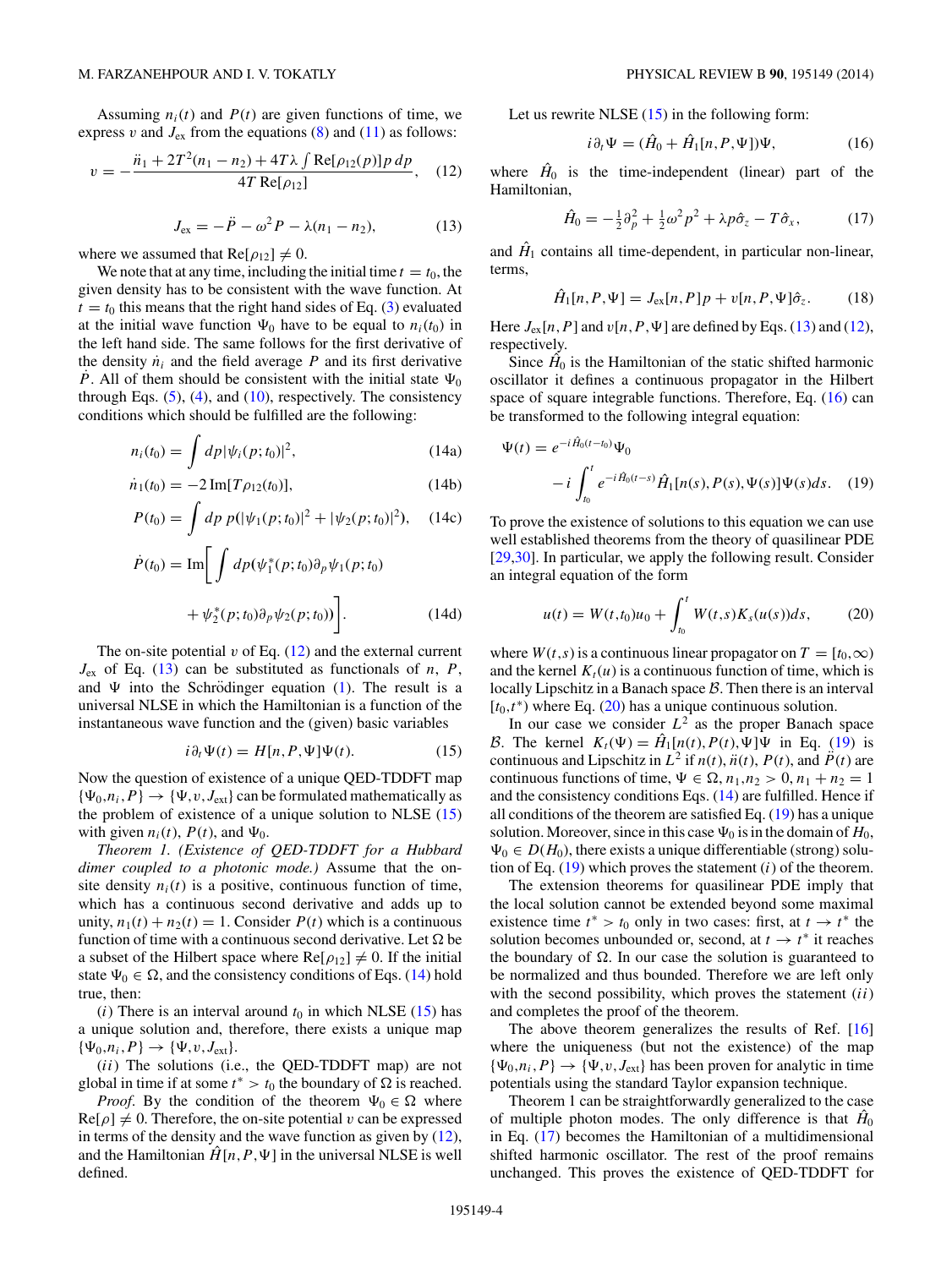<span id="page-4-0"></span>the spin-boson model in its standard form [\[22\]](#page-7-0). A less obvious generalization for the system of many interacting electrons on a many-site lattice is presented in the next section.

# **III. QED-TDDFT FOR MANY ELECTRONS ON MANY-SITE LATTICES INTERACTING WITH CAVITY PHOTONS**

In the previous section we proved the QED-TDDFT existence theorem for a system of one electron on a two-site lattice coupled to a photonic mode. Below we generalize our results to the case of *N* interacting electrons on a *M*-site lattice coupled to *L* photonic modes. The state of the system is described by an electron-photon wave function  $\psi(\mathbf{r}_1, \ldots, \mathbf{r}_N; \{p\})$  where coordinates  $\mathbf{r}_i$  of the particles ( $i = 1, 2, \ldots, N$ ) take values on the lattice sites and  $\{p\}$  is the set of continuous coordinates describing the photonic (oscillatoric) degrees of freedom  $\{p\}$  =  ${p_1, p_2, \ldots, p_L}$ . Again we assume that the electronic subsystem is driven by classical on-site potentials  $v(\mathbf{r}; t)$  and each photonic mode is coupled to corresponding external current  $J_{\text{ex}}^{\alpha}(t)$ . As usual, assuming that the size of the lattice is much smaller than the wavelength of the photon field, we describe the electron-photon coupling at the level of the dipole approximation with  $λ_α$  being the coupling constant to the *α* photon.

The following time-dependent Schrödinger equation describes the time evolution of the system from the initial state  $\psi_0(\mathbf{r}_1,\ldots,\mathbf{r}_N;\{p\})$ 

$$
i\partial_t \psi(\mathbf{r}_1, \dots, \mathbf{r}_N; \{p\})
$$
  
=  $-\sum_{i=1}^N \sum_{\mathbf{x}_i} T_{\mathbf{r}_i, \mathbf{x}_i} \psi(\dots, \mathbf{x}_i, \dots; \{p\})$   
+  $\sum_{i=1}^N v(\mathbf{r}_j; t) \psi(\mathbf{r}_1, \dots, \mathbf{r}_N; \{p\})$   
+  $\sum_{j>i} w_{\mathbf{r}_i, \mathbf{r}_j} \psi(\mathbf{r}_1, \dots, \mathbf{r}_N; \{p\})$   
+  $\sum_{\alpha=1}^K \left[ -\frac{1}{2} \partial_p^2 + \frac{1}{2} \omega_\alpha^2 p_\alpha^2 + J_{\text{ex}}^\alpha(t) p_\alpha \right]$   
  $\times \psi(\mathbf{r}_1, \dots, \mathbf{r}_N; \{p\})$   
+  $\sum_{i=1}^N \sum_{\alpha=1}^K \lambda_\alpha \cdot \mathbf{r}_i p_\alpha \psi(\mathbf{r}_1, \dots, \mathbf{r}_N; \{p\}),$  (21)

where the real coefficients  $T_{\mathbf{r},\mathbf{r}'} = T_{\mathbf{r}',\mathbf{r}}$  correspond to the rate of hopping from site **r** to site **r**<sup> $\prime$ </sup> (for definiteness we set  $T_{\mathbf{r},\mathbf{r}} =$ 0), and  $w_{\mathbf{r}, \mathbf{r}'}$  is the potential of a pairwise electron-electron interaction.

Following the logic of Sec. [II](#page-1-0) we define the on-site density *n*(**r**) and the expectation value of the field  $P_\alpha$  for a mode  $\alpha$ , which are the basic variables for the QED-TDDFT

$$
n(\mathbf{r}) = N \sum_{\mathbf{r}_2,\dots,\mathbf{r}_N} \int |\psi(\mathbf{r}, \mathbf{r}_2, \dots, \mathbf{r}_N; \{p\})|^2 d\mathbf{p}, \qquad (22)
$$

$$
P_{\alpha} = \sum_{\mathbf{r}_1, \dots, \mathbf{r}_N} \int p_{\alpha} |\psi(\mathbf{r}, \dots, \mathbf{r}_N; \{p\})|^2 d\mathbf{p}, \tag{23}
$$

where  $d\mathbf{p} = dp_1 \cdots dp_L$ .

Similar to the two-site case we derive the force balance equation by calculating the second derivative of the density  $(22)$  and using the Schrödinger equation  $(21)$  to simplify the terms with the time derivative of the wave function

$$
\ddot{n}(\mathbf{r}) = 2 \operatorname{Re} \sum_{\mathbf{r}'} T_{\mathbf{r}, \mathbf{r}'} \rho(\mathbf{r}, \mathbf{r}') (v(\mathbf{r}'; t) - v(\mathbf{r}; t))
$$

$$
+ q(\mathbf{r}; t) + f(\mathbf{r}; t), \tag{24}
$$

where  $q(\mathbf{r}; t)$  is the lattice divergence of the internal forces

$$
q(\mathbf{r};t) = -2 \operatorname{Re} \sum_{\mathbf{r}',\mathbf{r}''} T_{\mathbf{r},\mathbf{r}'} [T_{\mathbf{r}',\mathbf{r}''} \rho(\mathbf{r},\mathbf{r}'') - T_{\mathbf{r},\mathbf{r}''} \rho(\mathbf{r}',\mathbf{r}'') + \rho_2(\mathbf{r},\mathbf{r}'',\mathbf{r}') (w_{\mathbf{r},\mathbf{r}''} - w_{\mathbf{r}',\mathbf{r}''})],
$$
(25)

and  $f(\mathbf{r}; t)$  is the force exerted on electrons from the photonic subsystem

$$
f(\mathbf{r};t) = 2 \operatorname{Re} \sum_{\alpha} \sum_{\mathbf{r}'} T_{\mathbf{r},\mathbf{r}'} \lambda_{\alpha} \cdot (\mathbf{r}' - \mathbf{r}) \int p_{\alpha} \rho(\mathbf{r},\mathbf{r}';p_{\alpha}) dp_{\alpha}.
$$
 (26)

Here  $\rho(\mathbf{r}, \mathbf{r}')$  is the one-particle density matrix

$$
\rho(\mathbf{r}, \mathbf{r}') = \int \rho(\mathbf{r}, \mathbf{r}'; p_{\alpha}) dp_{\alpha}
$$
  
=  $N \sum_{\mathbf{r}_2, ..., \mathbf{r}_N} \int \psi^*(\mathbf{r}, \mathbf{r}_2, ..., \mathbf{r}_N; \{p\})$   
 $\times \psi(\mathbf{r}', \mathbf{r}_2, ..., \mathbf{r}_N; \{p\}) d\mathbf{p}$  (27)

and  $\rho_2(\mathbf{r}, \mathbf{r}'', \mathbf{r}')$  is the two-particle density matrix

$$
\rho_2(\mathbf{r}, \mathbf{r}'', \mathbf{r}') = N(N-1) \sum_{\mathbf{r}_3, \dots, \mathbf{r}_N} \int [\psi^*(\mathbf{r}, \mathbf{r}'', \dots, \mathbf{r}_N; \{p\})
$$

$$
\times \psi(\mathbf{r}', \mathbf{r}'', \dots, \mathbf{r}_N; \{p\})] d\mathbf{p}.
$$
 (28)

The equation of motion for the field average  $P_\alpha$  (23) is derived in the same manner as in Sec.  $\mathbf{I}$  by calculating the second time derivative of  $P_\alpha$  and using the Schrödinger equation (21),

$$
\ddot{P}_{\alpha} = -\omega_{\alpha}^2 P_{\alpha} - J_{\text{ex}}^{\alpha} - \lambda_{\alpha} \cdot \mathbf{d}, \qquad (29)
$$

where **d** is the total dipole moment of the *N*-electron system

$$
\mathbf{d} = \sum_{\mathbf{r}} \mathbf{r} n(\mathbf{r}).\tag{30}
$$

The existence of QED-TDDFT is equivalent to the existence of the inverse map  $\{\Psi_0, n(\mathbf{r}), P_\alpha\} \to \{\Psi, v, J^{\alpha}_{ext}\}.$  To study this map we compile the universal NLSE by expressing the on-site potential  $v(\mathbf{r})$  and the external current  $J_{\text{ex}}^{\alpha}$  in terms of the fundamental observables  $n(\mathbf{r})$  and  $P_\alpha$ , and the wave function  $\Psi$ .

To find the current  $J_{\text{ext}}^{\alpha}$  as a functional of the field average  $P_\alpha$  and the density  $n(\mathbf{r})$  we only need to rearrange Eq. (29)

$$
J_{\text{ex}}^{\alpha} = -(\ddot{P}_{\alpha} + \omega_{\alpha}^{2} P_{\alpha} + \lambda_{\alpha} \cdot \mathbf{d}). \tag{31}
$$

The problem of finding the potential  $v(\mathbf{r})$  as a functional of  $n(\mathbf{r})$ and  $\Psi$  is more involved [\[20\]](#page-7-0) as we need to solve the system of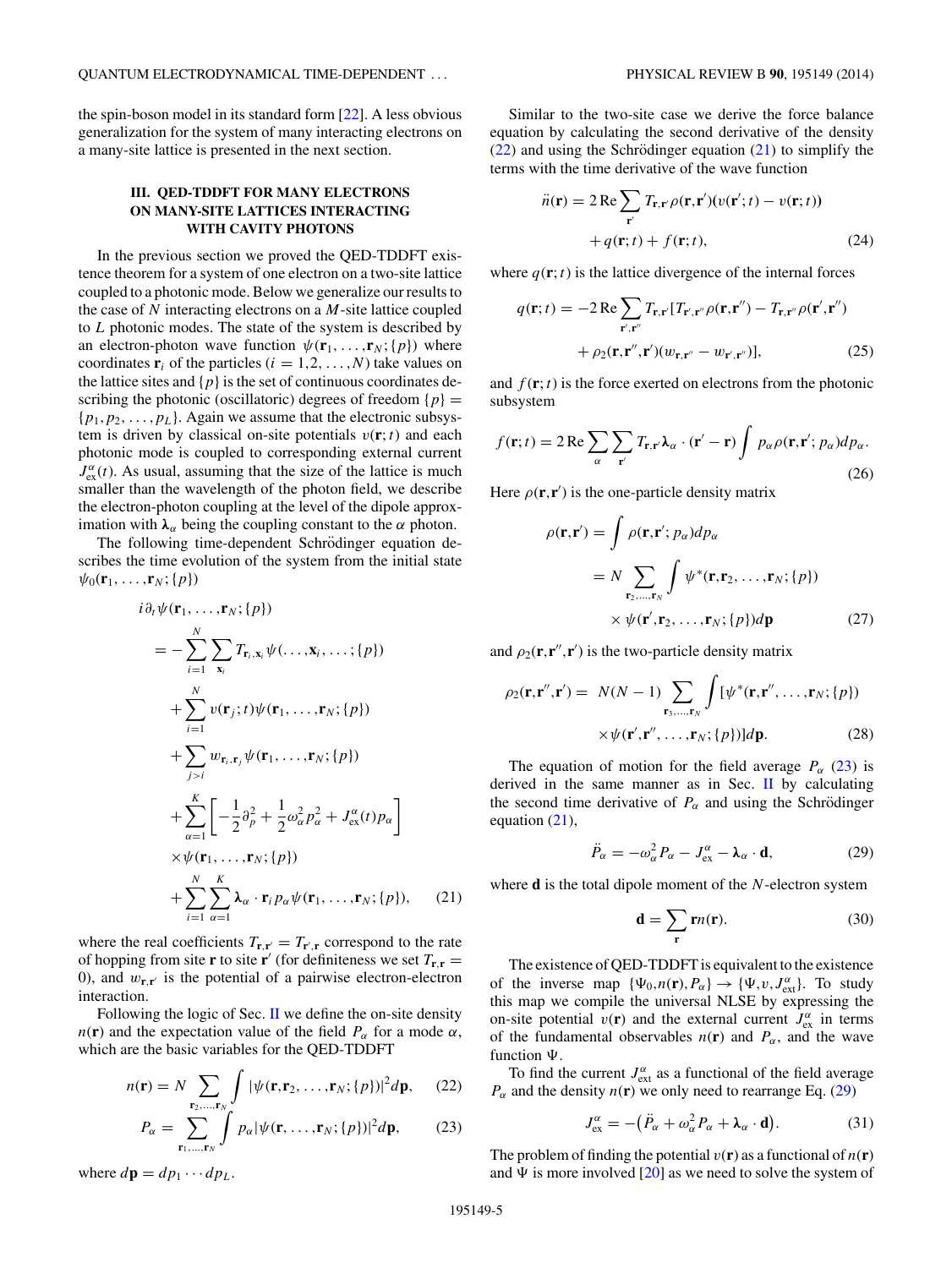<span id="page-5-0"></span>*M* linear equations, Eq.  $(24)$ , for  $v(\mathbf{r})$ . Let us first rewrite  $(24)$ in a matrix form as follows:

$$
\hat{K}[\Psi]V = S[\ddot{n}, \Psi],\tag{32}
$$

where  $\hat{K}$  is a real symmetric  $M \times M$  matrix with elements

$$
k_{\mathbf{r},\mathbf{r}'}[\Psi] = 2 \operatorname{Re} \left[ T_{\mathbf{r},\mathbf{r}'} \rho(\mathbf{r},\mathbf{r}') - \delta_{\mathbf{r},\mathbf{r}'} \sum_{\mathbf{r}''} T_{\mathbf{r},\mathbf{r}''} \rho(\mathbf{r},\mathbf{r}'') \right] \tag{33}
$$

and *V* and *S* are *M*-dimensional vectors with components

$$
v_{\mathbf{r}} = v(\mathbf{r}),\tag{34a}
$$

$$
s_{\mathbf{r}}[\ddot{n}, \Psi] = -\ddot{n}(\mathbf{r}) - q[\Psi](\mathbf{r}) - f[\Psi](\mathbf{r}). \tag{34b}
$$

The problem of inverting (solving for  $v(\mathbf{r})$ ) the force balance equation (32) for a general lattice has been analyzed in Ref. [\[20\]](#page-7-0) in the context of the standard electronic TDDFT. The same argumentation regarding the properties of the matrix  $\hat{K}$  is applicable in the present case. Solving Eq.  $(24)$  for the on-site potential  $v(\mathbf{r})$  is equivalent to multiplying both sides of Eq. (32) by inverse of the  $\hat{K}$  matrix. Therefore, the matrix  $\hat{K}$  must be nondegenerate. At this point it is worth noting that because of the gauge invariance  $\hat{K}$  matrix (33) always has at least one zero eigenvalue that corresponds to a space-constant eigenvector. Therefore, if  $V$  is the *M*-dimensional space of lattice potentials  $v(\mathbf{r})$ , then the invertibility/nondegeneracy of  $\hat{K}$  should always refer to the invertibility in an  $(M - 1)$ -dimensional subspace of V, which is orthogonal to a constant vector  $v_C(\mathbf{r}) = C$ . In more physical terms this means that the force balance equation (33) determines the self-consistent potential  $v[n,\Psi](\mathbf{r})$  only up to an arbitrary constant, like Eq. [\(8\)](#page-2-0) in Sec. [II.](#page-1-0) Therefore, in the orthogonal subspace of  $V$  we have

$$
V = \hat{K}^{-1}S,\tag{35}
$$

where by  $\hat{K}^{-1}$  we mean inversion in the subspace of V. Equation (35) is the required functional  $v[n,\Psi](\mathbf{r})$ , which can be used to construct the universal NLSE.

Finally, like in the two-site case (see Sec. [II\)](#page-1-0) the initial sate  $\Psi_0$ , the density  $n(\mathbf{r})$ , and the field average  $P_\alpha$  should satisfy the consistency conditions at  $t = t_0$ 

$$
n(\mathbf{r};t_0) = N \sum_{\mathbf{r}_2,\dots,\mathbf{r}_N} \int |\psi_0(\mathbf{r},\dots,\mathbf{r}_N;\{p\})|^2 d\mathbf{p},\qquad(36a)
$$

$$
\dot{n}(\mathbf{r};t_0) = -2 \operatorname{Im} \left[ \sum_{\mathbf{r}'} T_{\mathbf{r},\mathbf{r}'} \rho_0(\mathbf{r},\mathbf{r}') \right],\tag{36b}
$$

$$
P_{\alpha}(t_0) = \sum_{\mathbf{r}_1,\dots,\mathbf{r}_N} \int p_{\alpha} |\psi_0(\mathbf{r}_1,\dots,\mathbf{r}_N; \{p\})|^2 d\mathbf{p}, \qquad (36c)
$$

$$
\dot{P}_{\alpha}(t_0) = \text{Im} \sum_{\mathbf{r}_1, \dots, \mathbf{r}_N} \int [\psi_0^*(\mathbf{r}_1, \dots, \mathbf{r}_N; \{p\})
$$

$$
\times \partial_{p_{\alpha}} \psi_0(\mathbf{r}, \dots, \mathbf{r}_N; \{p\})] d\mathbf{p}.
$$
 (36d)

By substituting the on-site potential  $v(\mathbf{r})$  from Eq. (35), and the field average  $P_\alpha$  from Eq. [\(31\)](#page-4-0) into the Schrödinger equation  $(21)$  we find the proper NLSE

$$
i\partial_t \Psi(t) = H[n, P, \Psi]\Psi(t),\tag{37}
$$

which we use to prove the existence of the unique inverse map  $\{\Psi_0, n(\mathbf{r}), P_\alpha\} \to \{\Psi, v(\mathbf{r}), J_{ext}^\alpha\}$  and thus the existence of the QED-TDDFT in a close analogy with Theorem 1.

*Theorem 2. (Existence of the QED-TDDFT for lattice systems coupled to cavity photons.)* Assume that a given time-dependent density  $n(\mathbf{r}; t)$  is non-negative on each lattice site, sums up to the number of particles *N*, and has a continuous second time derivative  $\ddot{n}(\mathbf{r}; t)$ . Also assume that  $P_\alpha(t)$  is a continuous function of *t* and has a continuous second time derivative  $\ddot{P}_{\alpha}(t)$ . Let  $\Omega$  be a subset of the *N*-particle Hilbert space  $H$  where the matrix  $\hat{K}[\Psi]$  (33) has only one zero eigenvalue corresponding to the space-constant vector. If the initial state  $\Psi_0 \in \Omega$ , and at time  $t_0$  the consistency conditions of Eq. (36) are fulfilled, then:

 $(i)$  There is a time interval around  $t_0$  where the manybody NLSE (37) has a unique solution that defines the wave function  $\Psi(t)$ , the external potentials  $v(t)$  and  $J_{ex}^{\alpha}(t)$  as unique functionals of the density  $n(\mathbf{r}; t)$ , field average  $P_\alpha$ , and the initial state  $\Psi_0$ .

(*ii*) The solution of item (*i*) is not global in time if and only if at some maximal existence time  $t^* > t_0$  the boundary of  $\Omega$ is reached.

The proof of this theorem goes along the same lines as the proof of Theorem 1 in Sec. [II.](#page-1-0) We transform NLSE (37) to a multidimensional integral equation similar to [\(19\)](#page-3-0) and then apply the general existence results [\[29,30\]](#page-7-0) for equations of the type of Eq.  $(20)$  to show that the statements  $(i)$  and  $(ii)$  are in fact true. We skip the details as the procedure is mostly a straightforward repetition of the proof presented in Sec. [II.](#page-1-0)

#### **IV. TIME-DEPENDENT** *v* **REPRESENTABILITY FOR A SYSTEM EVOLVING FROM THE GROUND STATE**

In this section we will show that the ground state of a quite general lattice Hamiltonian belongs to the *v*-representability subset  $\Omega$ . This implies the map  $\{\Psi_0, n, P_\alpha\} \to \{\Psi, v, J_{ext}^\alpha\}$  is guaranteed to exist if the dynamics starts from the ground state. The main theorem of this section is a generalization of Theorem 2 in Ref. [\[20\]](#page-7-0).

Consider the following lattice Hamiltonian of many mutually interacting electrons coupled to photonic modes:

$$
\hat{H}_{\alpha,\beta,\gamma} = (\hat{T} + \hat{V} + \alpha \hat{W}_{e-e}) \otimes \hat{\mathbb{I}}_{\text{ph}} + \hat{\mathbb{I}}_e \otimes \hat{H}_{\text{ph}} + \beta H_{e-\text{ph}},
$$
\n(38)

where  $\hat{T}$  is the usual lattice operator of the kinetic energy,  $\hat{V}$ corresponds to the interaction with a local external potential, *W* describes the electron-electron interaction,  $\hat{H}_{\text{ph}}$  is the photonic Hamiltonian, and *He*-ph is the Hamiltonian for the interaction between electrons and the photon modes,  $\hat{I}_{ph}$  and ˆ I*<sup>e</sup>* are, respectively, the unit matrices in the photonic and the electronic sectors of the Hilbert space, and *α* and *β* are real coefficients.

Here we demonstrate that the ground state of the Hamiltonian (38), for any  $\alpha, \beta \in \mathbb{R}$  and any on-site potential, belongs to the *v*-representability subset  $\Omega$  if all terms in Eq. (38) except  $\hat{T}$  commute with the density operator  $\hat{n}_r$ . The proof of this quite general statement closely follows the proof of the Theorem 2 in Ref. [\[20\]](#page-7-0). Therefore, below we only briefly go through the main line of arguments.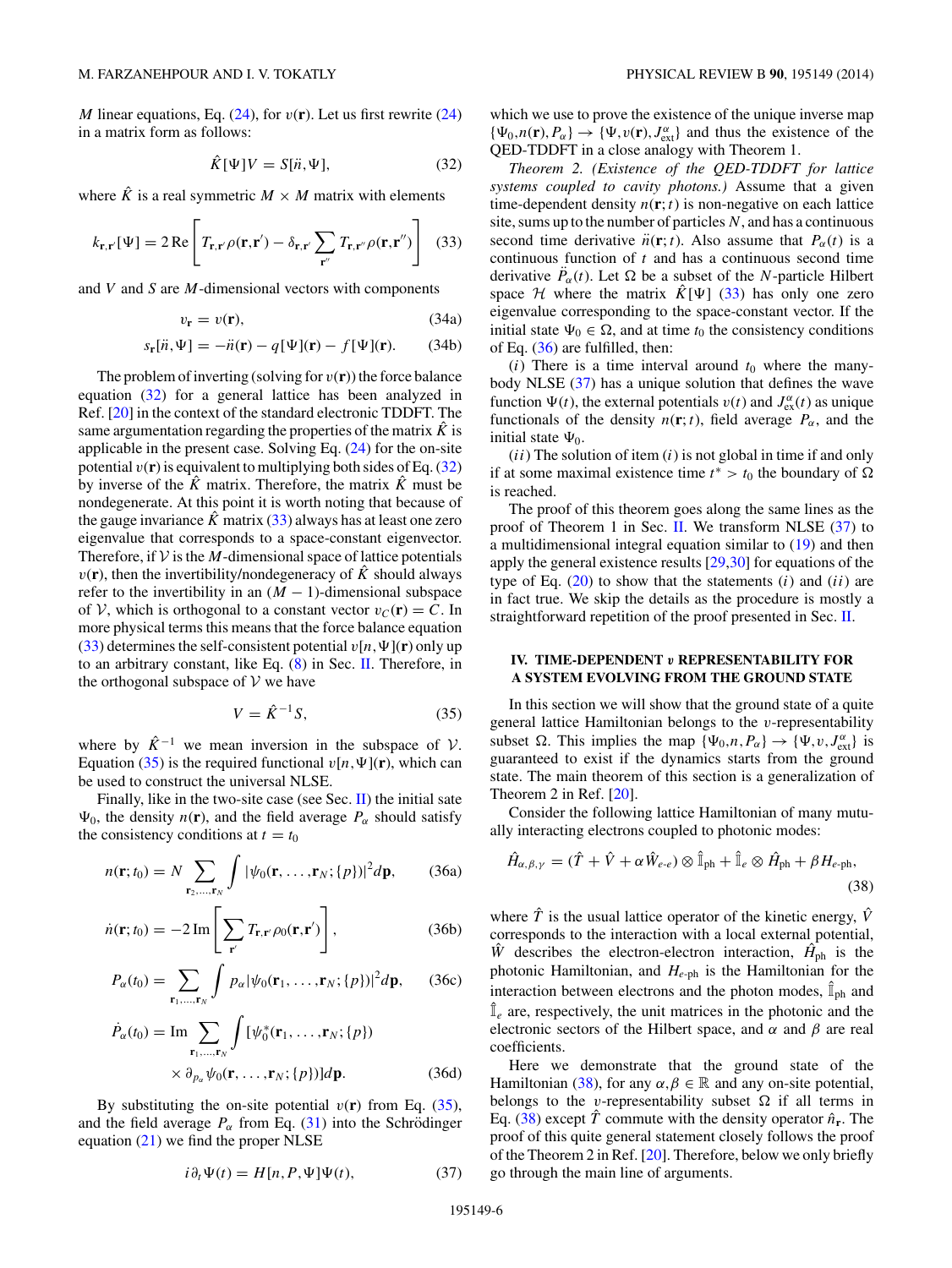Assume that  $\Psi_k = |k\rangle$  form a complete set of eigenstates for the Hamiltonian [\(38\)](#page-5-0) and let  $\Psi_0 = |0\rangle$  be the ground state. We will show that the matrix  $\hat{K}[\Psi_0]$  evaluated at the ground state is strictly negative definite in the subspace of potentials that are orthogonal to a space-constant vector  $V_C$ . That is,

$$
V^T \hat{K}[\Psi_0] V \equiv \sum_{\mathbf{r}, \mathbf{r}'} v(\mathbf{r}) k_{\mathbf{r}, \mathbf{r}'} v(\mathbf{r}) < 0,\tag{39}
$$

for all *M*-dimensional vectors  $V = \{v(\mathbf{r})\}$  which are orthogonal to the spatially constant potential

$$
V^T V_C = C \sum_{\mathbf{r}} v(\mathbf{r}) = 0,
$$
 (40)

where  $V^T$  stands for a transposed vector. Therefore,  $\hat{K}[\Psi_0]$ is nondegenerate in the subspace orthogonal the to constant potentials.

Using the *f* -sum rule and the spectral representation of the density-density response function (see, for example, Ref. [\[35\]](#page-7-0)) one can represent the elements of  $\hat{K}$ -matrix Eq. [\(33\)](#page-5-0) as follows (see Ref. [\[20\]](#page-7-0) for details):

$$
k_{\mathbf{r},\mathbf{r}'}[\Psi_0] = -4 \operatorname{Re} \sum_{k} \omega_{k0} \langle 0 | \hat{n}_{\mathbf{r}} | k \rangle \langle k | \hat{n}_{\mathbf{r}'} | 0 \rangle, \tag{41}
$$

where  $\omega_{k0} = E_k - E_0$  is the excitation energy of the system from the ground state to the state *k*.

Substituting  $k_{\mathbf{r},\mathbf{r}'}$  of Eq. (41) into the left hand side of Eq. (39) we find the following result:

$$
V^T \hat{K}[\Psi_0] V = -4 \sum_k \omega_{k0} \left| \sum_{\mathbf{r}} v(\mathbf{r}) \langle 0 | \hat{n}_{\mathbf{r}} | k \rangle \right|^2
$$
  
= -4  $\sum_k \omega_{k0} |\langle 0 | \hat{v} | k \rangle|^2 \le 0$ , (42)

where  $\hat{v}$  is an operator corresponding to the potential  $v(\mathbf{r})$ ,

$$
\hat{v} = \sum_{\mathbf{r}} v(\mathbf{r}) \hat{n}_{\mathbf{r}}.\tag{43}
$$

The equality in Eq.  $(42)$  holds only for a space-constant potential  $v_C(\mathbf{r}) = C$ . Indeed, since each term in the sum in Eq. (42) is non-negative, the result of summation is zero if and only if

$$
\langle 0|\hat{v}|k\rangle = 0, \quad \text{for all } k \neq 0. \tag{44}
$$

Assuming that Eq. (44) is fulfilled and expanding the vector  $\hat{v}|0\rangle$  in the complete set of states  $\{|k\rangle\}$  we get

$$
\hat{v}|0\rangle = \sum_{k} |k\rangle\langle k|\hat{v}|0\rangle = |0\rangle\langle 0|\hat{v}|0\rangle \equiv \lambda|0\rangle. \tag{45}
$$

Therefore, the condition of Eq. (44) implies that the ground state  $|0\rangle$  is an eigenfunction of the operator  $\hat{v}$ . Since  $\hat{v}$ corresponds to a local multiplicative one-particle potential this can happen only if the potential is spatially constant. Hence for all potentials which are orthogonal to a constant in a sense of Eq.  $(40)$  the strict inequality in Eq.  $(42)$  takes place. This means that matrix  $K[\Psi_0]$  is negative definite and thus invertible in the  $(M - 1)$ -dimensional subspace of V orthogonal to a constant vector  $V_C$ . In other words, the ground state of *N*-particle system on a connected lattice does belong to the *v*-representability subset . This result combined with the

general existence theorem of Sec. [III](#page-4-0) proves the following particular version of the time-dependent *v*-representability theorem.

*Theorem 3.* Let the initial state  $\Psi_0$  for a time-dependent many-body problem on a connected lattice corresponds to a ground state of a Hamiltonian of the form [\(38\)](#page-5-0). Consider continuous positive density  $n(\mathbf{r}; t)$  and field average  $P(t)$ which satisfy the consistency conditions of Eqs.  $(36)$  and have a continuous second time derivative. Then there is a finite interval around  $t_0$  in which  $n(\mathbf{r}; t)$  and  $P(t)$  can be reproduced uniquely by a time evolution of Schrödinger equation  $(21)$  $(21)$ with some time-dependent on-site potential  $v_i(t)$  and external current  $J_{\rm ex}(t)$ .

Note that Theorem 3 is valid for any Hamiltonian of the form of Eq. [\(38\)](#page-5-0) as long as all the terms in the Hamiltonian, except the kinetic part, commute with the density operator  $\hat{n}_r$ , and, therefore, do not contribute to the  $\hat{K}$  matrix. An important special case is when the initial state is the interacting many-electron ground state which is decoupled from the photonic field,  $\beta = 0$ . In this case the ground state is a direct product of the electronic ground state and photonic ground state. Another practically relevant case of  $\alpha = \beta = 0$ corresponds to the initial state in a form of the direct product of the noninteracting many-electron wave function (the Slater determinant) and the photonic vacuum. For all those cases the local *v* representability is guaranteed by the above Theorem 3.

#### **V. CONCLUSION**

In this work we extended the formalism of the lattice TDDFT [\[20\]](#page-7-0) and presented a rigorous proof of the mapping theorem of QED-TDDFT for many-electron lattice systems coupled to quantized photonic modes. First we considered the simplest nontrivial model of a one-electron Hubbard dimer coupled to a single photonic mode, which is identical to the Rabi and spin-boson models. We identified a pair of basic variables describing the electronic and photonic degrees of freedom, and showed that the existence of the QED-TDDFT map is equivalent to the existence of a unique solution to a certain system of nonlinear partial differential equations (the universal NLSE). We proved that the Cauchy problem for this NLSE indeed has a unique solution and, therefore, the unique QED-TDDFT map exists, provided the basic variables have a continuous second time derivative and the initial state belongs to some well defined subset of the Hilbert space (the *v*-representability subset). Further we generalized the theory to many electrons and multiple photonic modes. We proved that the same QED-TDDFT mapping can be constructed for this generic interacting electron-photon system. Finally, we showed that the ground state of a quite general electron-photon lattice Hamiltonian belongs to the *v*-representability subset  of the Hilbert space. Therefore, if the system evolves from such a ground state the local *v* representability is always guaranteed.

The main difference and, in fact, the main mathematical difficulty of the present theory, as compared to the purely electronic lattice TDDFT [\[19,20\]](#page-7-0), is the existence continuum variables describing photonic modes. As a result the Hilbert space becomes an infinite dimensional functional space, and the universal NLSE turns into a system of PDE. In a